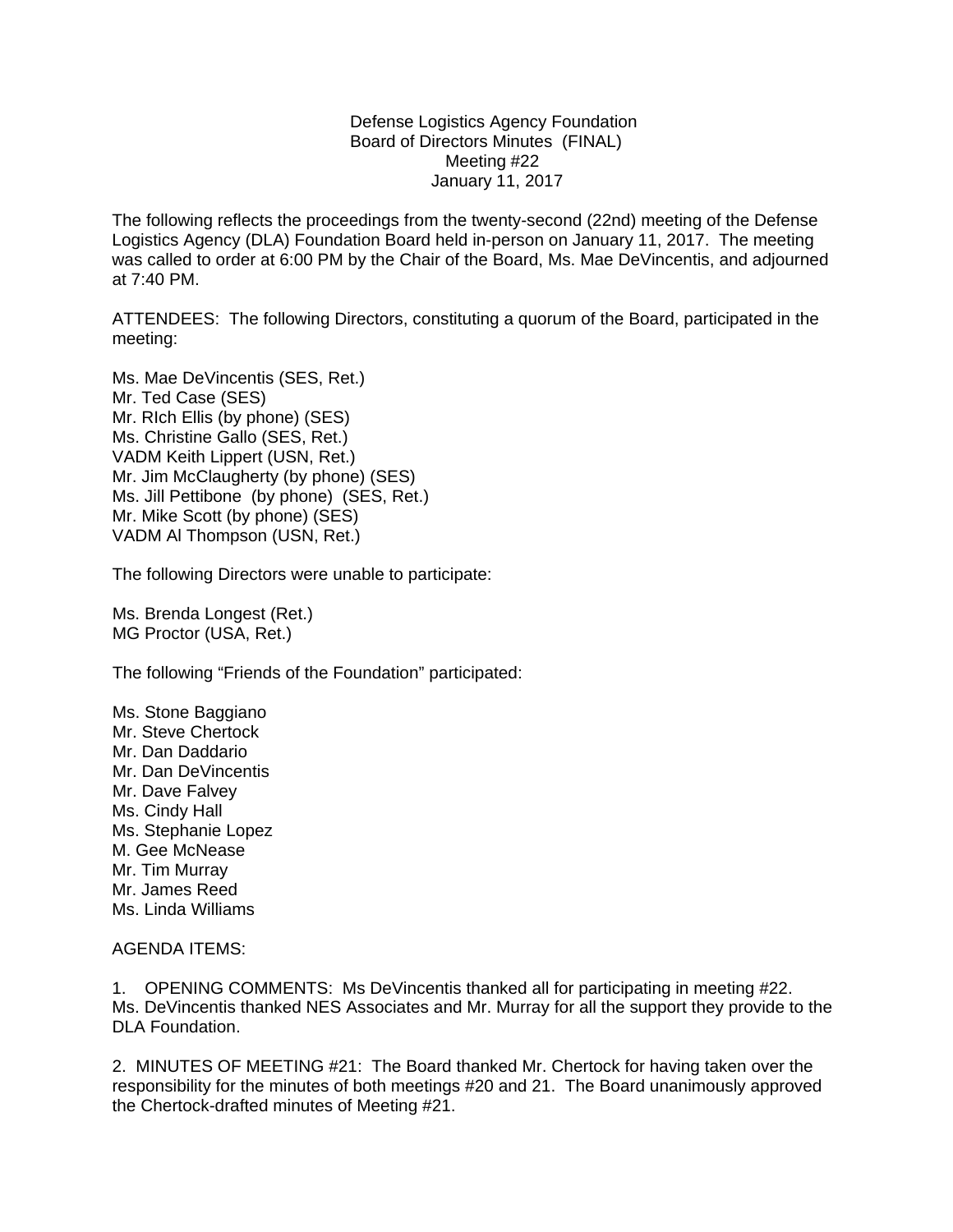## 3. FINANCE AND BUDGET COMMITTEE:

 a. BANK ACCOUNT: Mr. Scott led the discussion. Mr. Scott stated that as of January 11, 2017, the DLA Foundation had \$63,552.00 in the bank, and he compared that figure to the \$53,400 which was banked at this same time last year. Ms. DeVincentis stated that she had received that day, additional checks for approximately \$2,500.00 which would be deposited to the bank by Mr. Scott.

 b. BUDGET FORECAST: Mr. Scott stated that he had received budget forecasts from the Communications Committee (Ms. Gallo), Fundraising Committee (Mr. Daddario), Resource and Programs Committee (Ms. Pettibone), and from Ms. Case about Combined Federal Campaign (CFC) and Information Technology (IT) Costs. COMMUNICATIONS COMMITTEE: There was discussion about how the costs to print flyers and banners could be minimized by having each site remotely print those communiques. The objective is to avoid shipping costs. Ms. Gallo stated that she still has some flyers available but that those would become obsolete once this year's scholarship awardees are decided and announced. Ms. Gallo provided an estimate for the upcoming year. FUNDRAISING COMMITTEE: Mr. Daddario provided an estimate of expenses. If the Board of Directors wish to have Washington DC-area personnel travel to the various DLA sites, there would be travel costs to be covered. Mr. Daddario indicated that the plan for 2017 is to host 2 beer-tasting events and the annual golf outing in the DLA HQ area. SCHOLARSHIP COMMITTEE: Ms. Pettibone provided an estimate for the next contract which will be awarded for the scholarship application program. Ms. Pettibone reiterated that the current contract expires with this year's application process and that research will be conducted and a request for proposal will be issued. COMBINED FEDERAL CAMPAIGN AND INFO TECHNOLOGY COSTS: Mr. Case iterated that The Board paid \$540 to be part of the annual CFC effort. Mr. Case indicated also that the development of a streamlined email list effort has so far cost \$350.00. Mr. Case also indicated that all charities involved in CFC must show what their overhead rate is. Discussion ensued about the definition of marketing and what the Internal Revenue Service (IRS) defines as "marketing." Several members offered to consult with experts about the appropriate way to reflect in the CFC pamphlet what the overhead rate for the DLA Foundation is………Ms. DeVincentis stated that finalization of the 2017 budget will be a major topic for the next meeting, #23 in April.

## 4. RESOURCE AND PROGRAMS COMMITTEE:

 a. DLA FOUNDATION ANNUAL SCHOLARSHIP PROGRAM: Ms. Pettibone indicated that open season for the 2017-2018 scholastic year will begin on February 13, 2017 and will close on March 31, 2107. Announcement of awardees is expected no later than May 31, 2017. Ms. Pettibone stated last year the DLA Foundation awarded 22 scholarships and that up to 30 at \$1,500 each could be awarded this year. ACTION ITEM 22-1: Ms. Pettibone will finalize the public relations announcement and forward it to Ms. Gallo who will then provide that to both the contact point at DLA HQ for internal dissemination and to NES for updating to the DLA Foundation website.

 b. MG HENRY SCHOLARSHIP: Ms. Pettibone indicated that the eligibility criteria for application and subsequent awarding have not changed since last year. An award of \$2,500 will be made again this year.

 c. IHO FRANK LOTTS SCHOLARSHIP: Ms. Pettibone indicated that an anonymous donor has requested approval from the Board for sponsorship of this annual \$2,000 scholarship to an